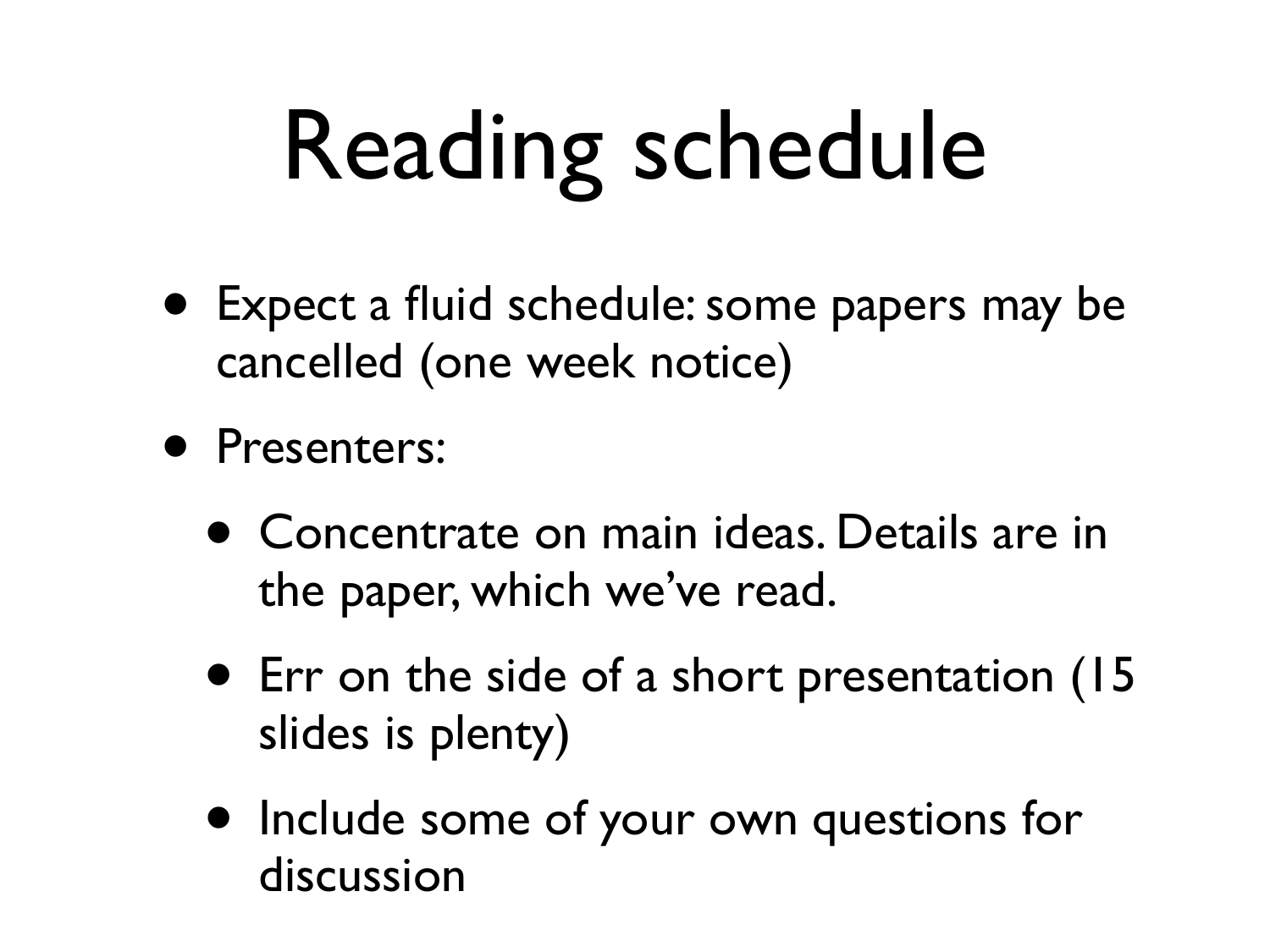## Get started on projects!

- Get started on your projects early. I am available to meet. Midterm presentations 4 weeks from today!
- You may skip any four paper reviews for free.
- Taking quals? Email me.